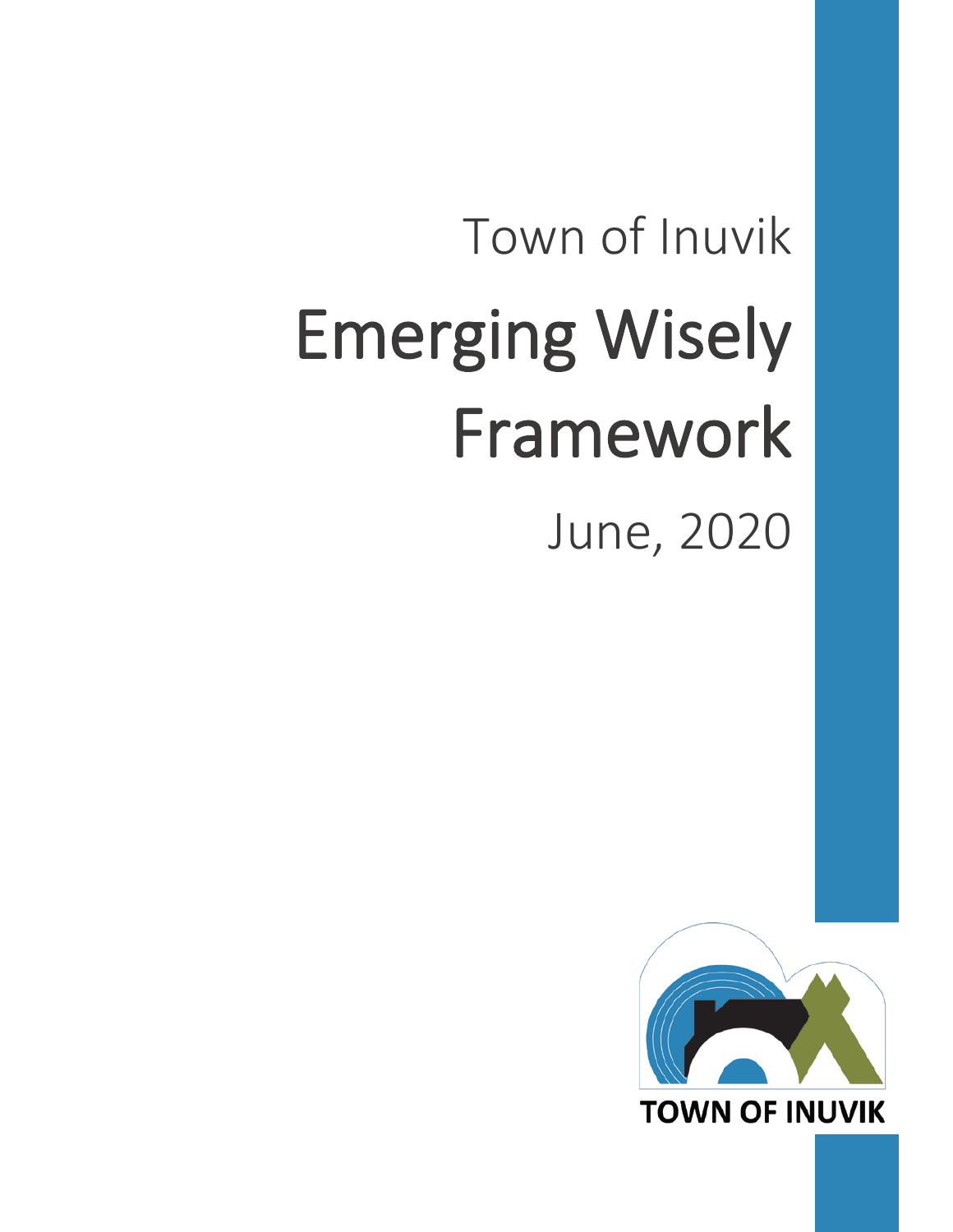This framework for reopening is one component of the Town of Inuvik's overall Emerging Wisely Plan. It outlines a gradual, phased reopening of municipal facilities, and the resumption of programs, services, and events, based on the latest direction of the Government of the Northwest Territories and the Chief Public Health Officer Emerging Wisely Plan issued May 12, 2020. Asthe situation in the Northwest Territories continues to evolve, those directions will change, and the Town will be required to adjust its own plan. Final decisions about when specific facilities will be reopened are subject to future Territorial guidance and

the easing of public health restrictions. In making final decisions about reopening, the Town's primary goal will be to protect the health and wellbeing of its employees, as well as the residents it serves.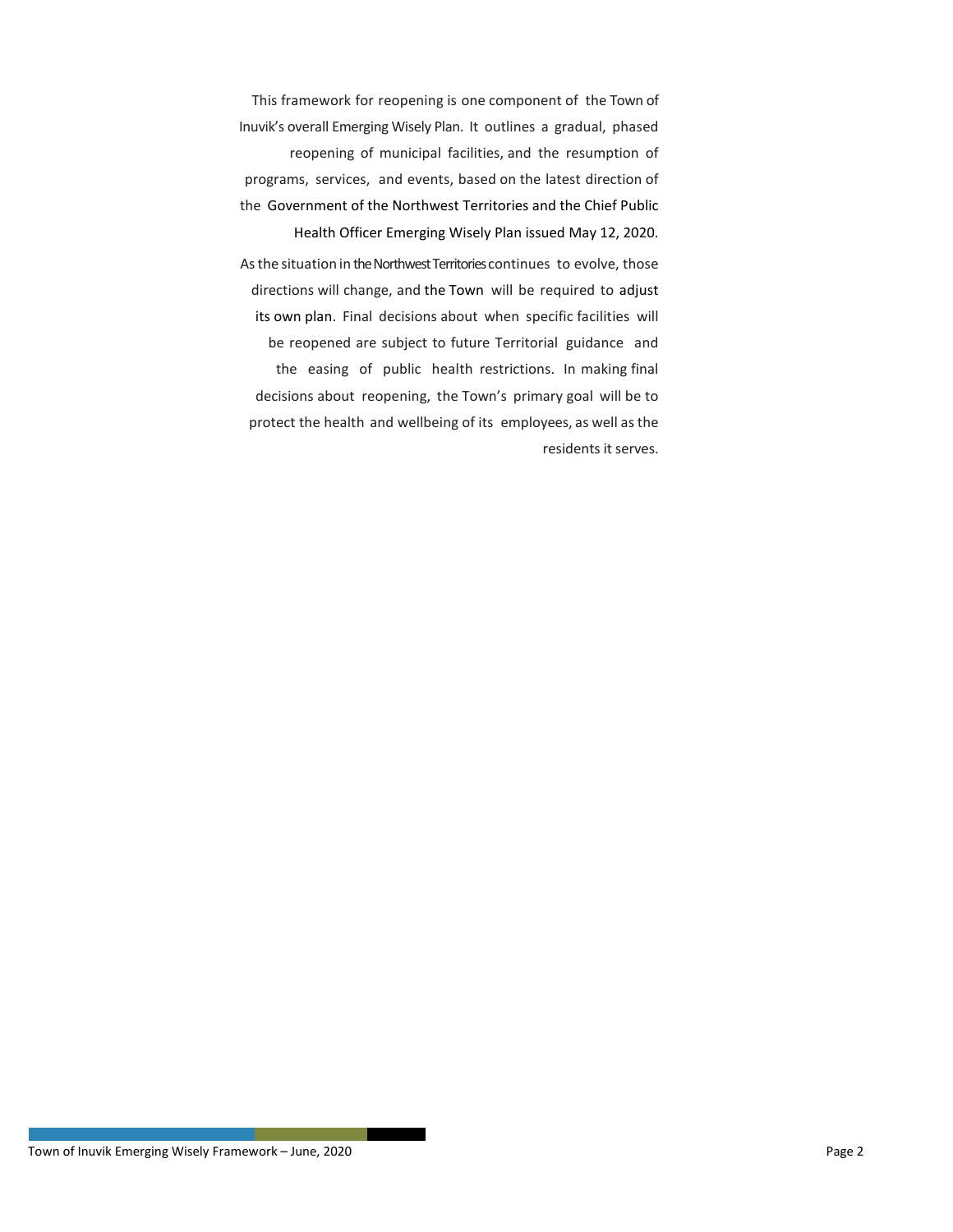"On behalf of Town of Inuvik Council, I want to say thank you to everyone who has beendoing their part to help slow the spread of COVID-19. Throughout this pandemic, the Town of Inuvik has made the health and safety of our residents and employees our top priority. I can assure you we will continue to do so as we begin to reopen municipal facilities and resume many of the valued programs, services and events that contribute to the wellbeing of our entire community. By looking out for one another and remaining true to our community's caring roots, we will get through this together."

> Mayor Natasha Kulikowski Town of Inuvik

"Since the beginning of this pandemic, Town of Inuvik staff have done their part to help our community get through these challenging times. On behalf of the Leadership Team, I want to thank Town staff for their contributions to our emergency response, for thinking creatively and acting quickly to provide new and different supports to Inuvik businesses and residents, and for once again demonstrating your commitment to public service. We are thankful for your professionalism and honoured to work alongside you."

> Grant Hood, Senior Administrative Officer Town of Inuvik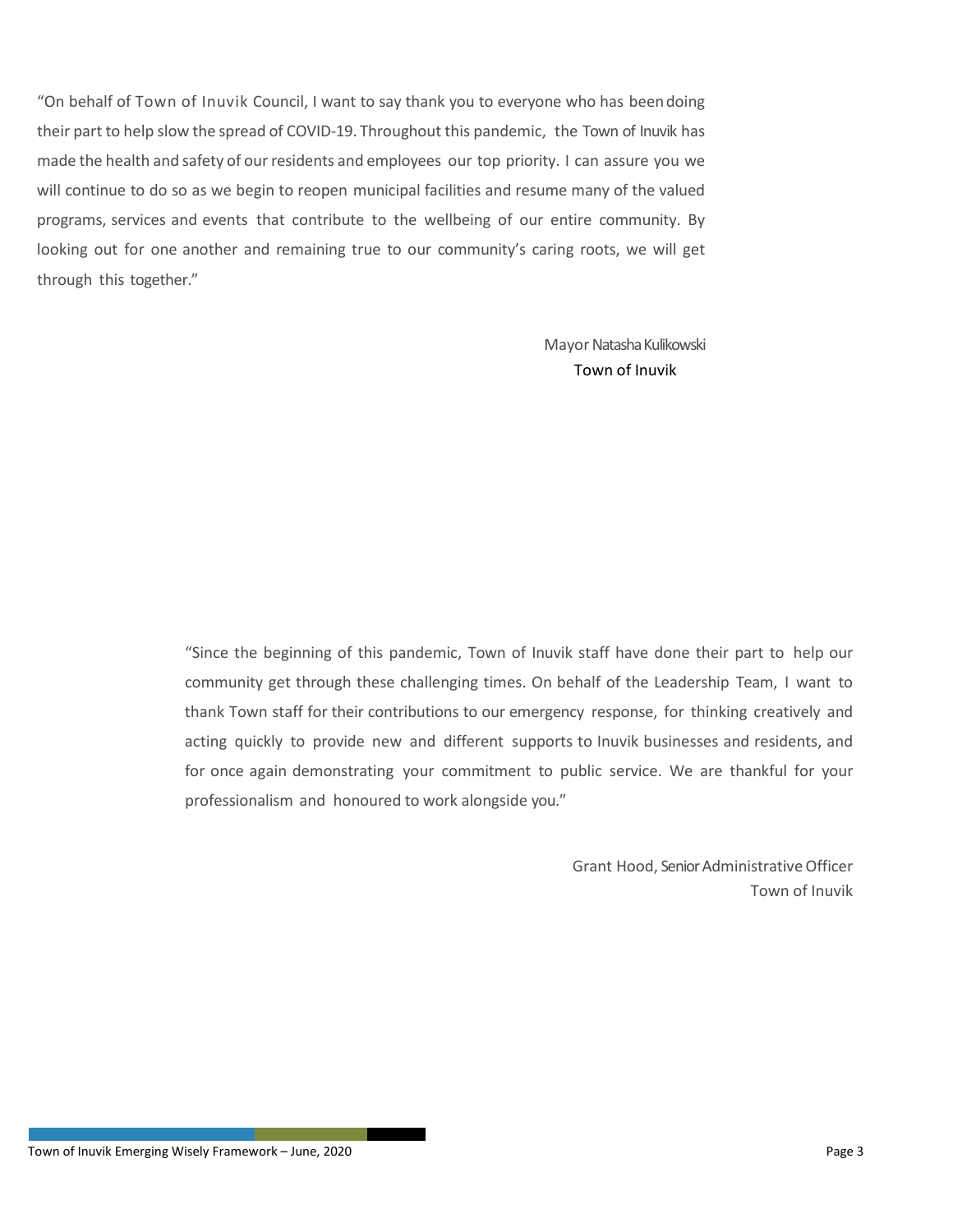## **MUNICIPAL SERVICES CURRENTLY PROVIDED**

The following are examples of the critical services the Town of Inuvik has been providing throughout most of its response to the pandemic.

|                                     | <b>Mayor &amp; Council</b>                                                                                      |                                                  | <b>Planning &amp; Development</b>                                                                    |                                                  | <b>Fire Department</b>                                                                                                                                                            |
|-------------------------------------|-----------------------------------------------------------------------------------------------------------------|--------------------------------------------------|------------------------------------------------------------------------------------------------------|--------------------------------------------------|-----------------------------------------------------------------------------------------------------------------------------------------------------------------------------------|
| $\bullet$                           | Meeting preparation<br>Support to Mayor & Council                                                               | $\bullet$<br>$\bullet$                           | <b>Building permits</b><br>Plan reviews                                                              | $\bullet$<br>$\bullet$<br>$\bullet$<br>$\bullet$ | Fire response<br><b>Fire Communications</b><br>Fire prevention<br>Fire alarm monitoring<br><b>Burn permits</b>                                                                    |
|                                     | <b>Human Resources</b>                                                                                          | $\bullet$                                        | <b>Cemetery</b>                                                                                      | $\bullet$                                        | <b>Municipal Enforcement</b><br>Animal control                                                                                                                                    |
| $\bullet$<br>$\bullet$              | <b>Employee Relations</b><br>Payroll & Benefits<br>Health, Safety & Wellness                                    | $\bullet$                                        | Plot preparation<br>Grounds maintenance                                                              | $\bullet$                                        | <b>Traffic control</b><br>Public education                                                                                                                                        |
|                                     | <b>Finance</b>                                                                                                  |                                                  | <b>Facilities Maintenance</b>                                                                        |                                                  | <b>Water Utilities</b>                                                                                                                                                            |
| $\bullet$<br>$\bullet$<br>$\bullet$ | Tax & utility billing<br>Accounts payable<br>Financial planning & reporting<br>Land support<br>Capital planning | $\bullet$<br>$\bullet$<br>$\bullet$              | <b>Facilities maintenance</b><br><b>Custodial services</b><br>Project management and<br>construction | $\bullet$<br>$\bullet$<br>$\bullet$<br>$\bullet$ | Drinking water quality testing<br>Water distribution system<br>maintenance & repair<br>Water infrastructure<br>engineering and construction<br>Water treatment plant<br>operation |
|                                     | <b>Corporate Communication</b>                                                                                  |                                                  | <b>Roads</b>                                                                                         |                                                  | Wastewater                                                                                                                                                                        |
| $\bullet$                           | Internal & external<br>communications                                                                           | $\bullet$<br>$\bullet$<br>$\bullet$<br>$\bullet$ | Street sweeping<br>Sign maintenance<br>Road maintenance<br>Snow removal and sanding<br>(seasonal)    | $\bullet$                                        | Wastewater network<br>maintenance & repair                                                                                                                                        |
|                                     | <b>Legislative Services</b>                                                                                     |                                                  | <b>Solid Waste</b>                                                                                   |                                                  |                                                                                                                                                                                   |
| $\bullet$                           | <b>Burial permits</b><br><b>Business licenses</b><br>Lottery administration                                     | $\bullet$<br>$\bullet$<br>$\bullet$              | Solid waste site maintenance<br>Tipping fee billing<br>Receiving of solid waste                      |                                                  |                                                                                                                                                                                   |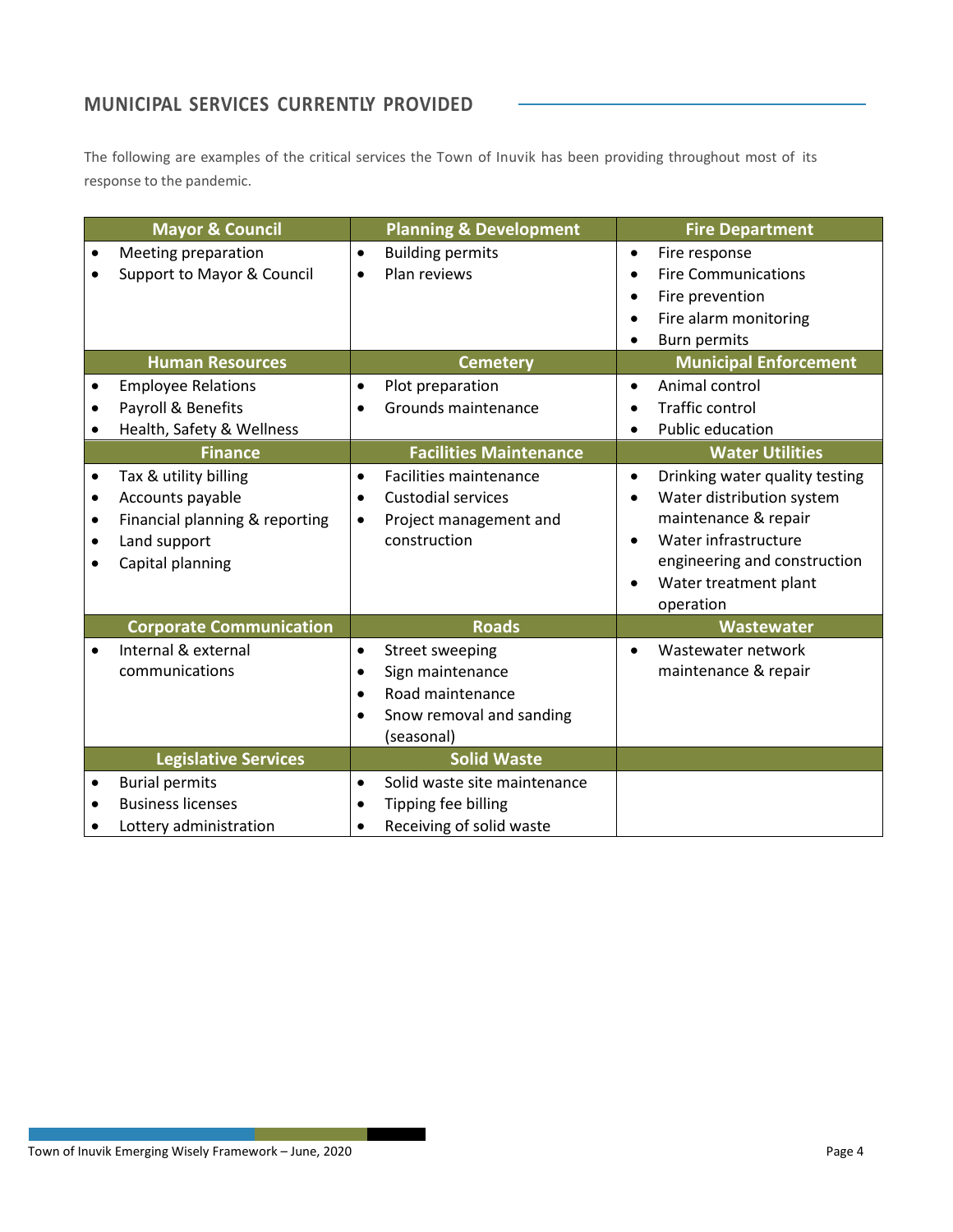## **TOWN OF INUVIKEMERGING WISELY FRAMEWORK**

The Town of Inuvik provides many services and operates 3 facilities that need to be reopened and restarted while ensuring the safety of employees and residentsis not compromised. A comprehensive recovery plan has been developed that includes the following includes the following elements:



Tohelp guide the reopening ofthose facilities and the resumption ofthose services, a comprehensive recovery plan has been created which is focused on:

- meeting the needs of the community by providing valued programs and services to business and residents,
- ensuring the health and safety of Town employees and members of the community,
- contributingtocommunityandglobaleffortstoslowthespreadofCOVID-19,and
- minimizing the effect on the Town's projected 2020 financial forecast.

To reopen safely, each Town facility that was closed, as well as the services, programs and events that were paused, will require:

- conformity with group size limits in place at the time, as mandated by the Territory,
- a customized plan to reopen safely,
- time for staff to implement that plan, and
- in some cases, funding for new safety measures.

Given all that work to reopen safely, it is not possible for the Town to reopen all of its facilities and restart all of those services at once. To help prioritize where staff time and other resources will be focused in the coming weeks, the Town has created a framework for reopening which is a major component of its overall Recovery Plan.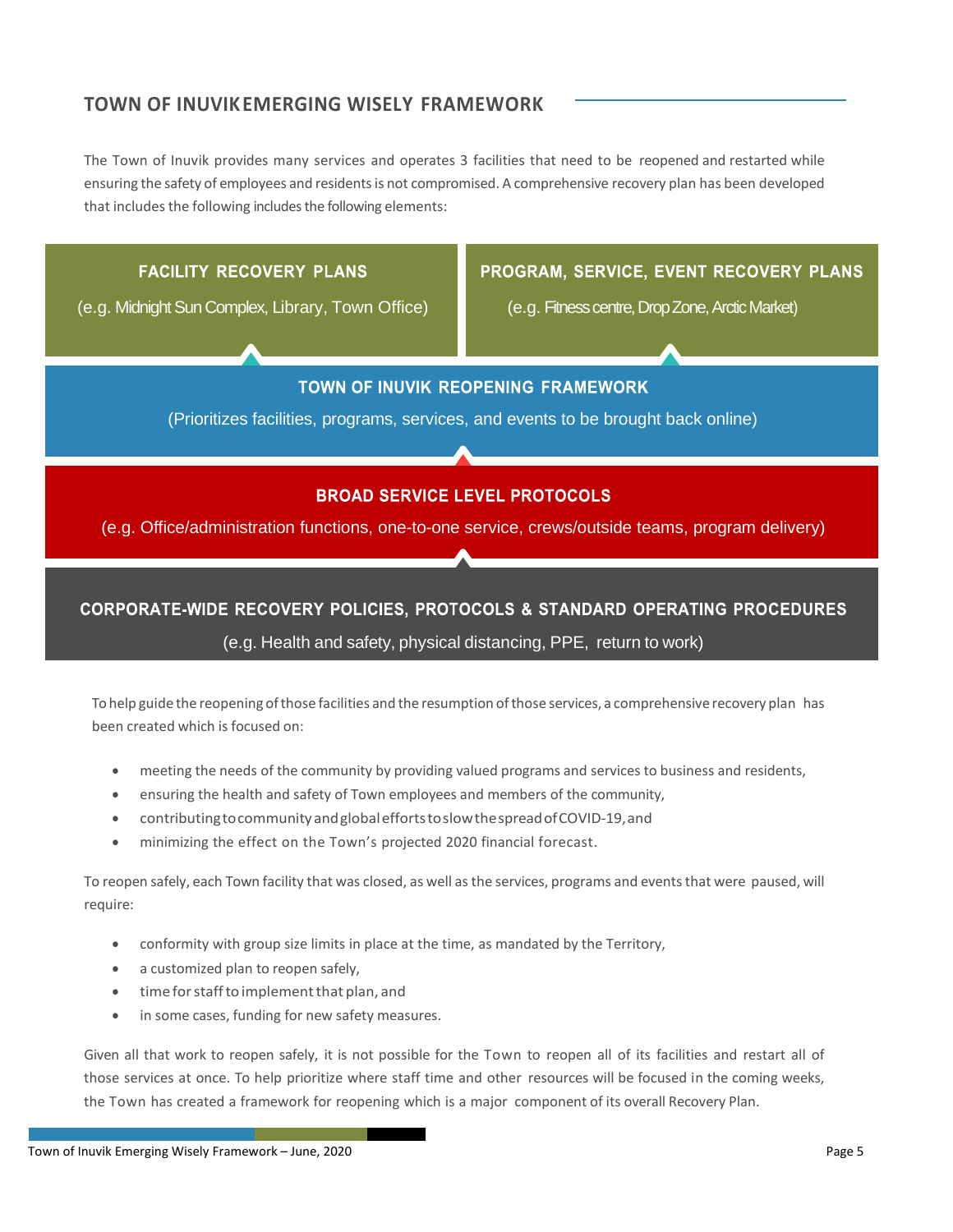### **TOWN OF INUVIK EMERGING WISELY FRAMEWORK**

The Town's framework for reopening lays out a gradual, phased approach to reopening municipal facilities and resuming programs, services, and events. This gradual phased and evidence-based approach:

- provides an opportunity to monitor the situation as facilities are reopened and adjust as facilities are reopened adjust plans to ensure the health and safety of staff and residents,
- prioritizes where the Town will focus staff time and resources to be as ready as possible to reopen specific facilities once the Territory relaxes current public health restrictions,
- ensures related facilities, programs, services, and events are coordinated in their reopening, and
- ensures health and safety protocols are applied consistently across all Town facilities.

On May 12, 2020 the Territorial Government released its [framework for a gradual re-opening of the Territory.](https://www.ontario.ca/page/framework-reopening-our-province) That framework lays out the approach, principles and three phases the Territory will use to guide the reopening of businesses, services, and public spaces across the Northwest Territories. The Town's reopening framework is in general alignment with the Territory's staging and utilizes many of the same guiding principles to determine which facilities may be reopened within specific time periods.

| <b>GNWT Emerging Wisely Plan</b>                                                                                                                                                             |                                                                                                                                                             |                                                                                                                      |                                             |  |  |
|----------------------------------------------------------------------------------------------------------------------------------------------------------------------------------------------|-------------------------------------------------------------------------------------------------------------------------------------------------------------|----------------------------------------------------------------------------------------------------------------------|---------------------------------------------|--|--|
| Phase 1                                                                                                                                                                                      | Phase 2                                                                                                                                                     | Phase 3                                                                                                              | <b>Final Measures</b><br><b>Lifted</b>      |  |  |
| The territory approved:<br>• allowing internal<br>gatherings of a limited<br>number of people<br>• opening some outdoor<br>spaces<br>• Opening of some<br>businesses with strict<br>controls | The territory approved:<br>• opening more workplaces<br>with restrictions<br>• opening more public<br>spaces<br>• allowing some larger<br>public gatherings | The territory will consider:<br>• relaxing restrictions on<br>public gatherings<br>• pools may open to the<br>public | The territory will lift<br>all restrictions |  |  |

**IMPORTANT NOTE:** The Town of Inuvik Emerging Wisely framework is based on the latest direction of the Government of the Northwest Territories and the Chief Public Health Officer as of June 11, 2020. As the situation across the territory continues to evolve, those directions will change, and new information will become available that will require the Town to adjust its Emerging Wisely framework. Final decisions about when specific facilities will be reopened are subject to future Territorial guidance and the easing of public health restrictions. In making final decisions about reopening, the Town's primary goal will be to protect the health and wellbeing of its employees, as well as the residents it serves.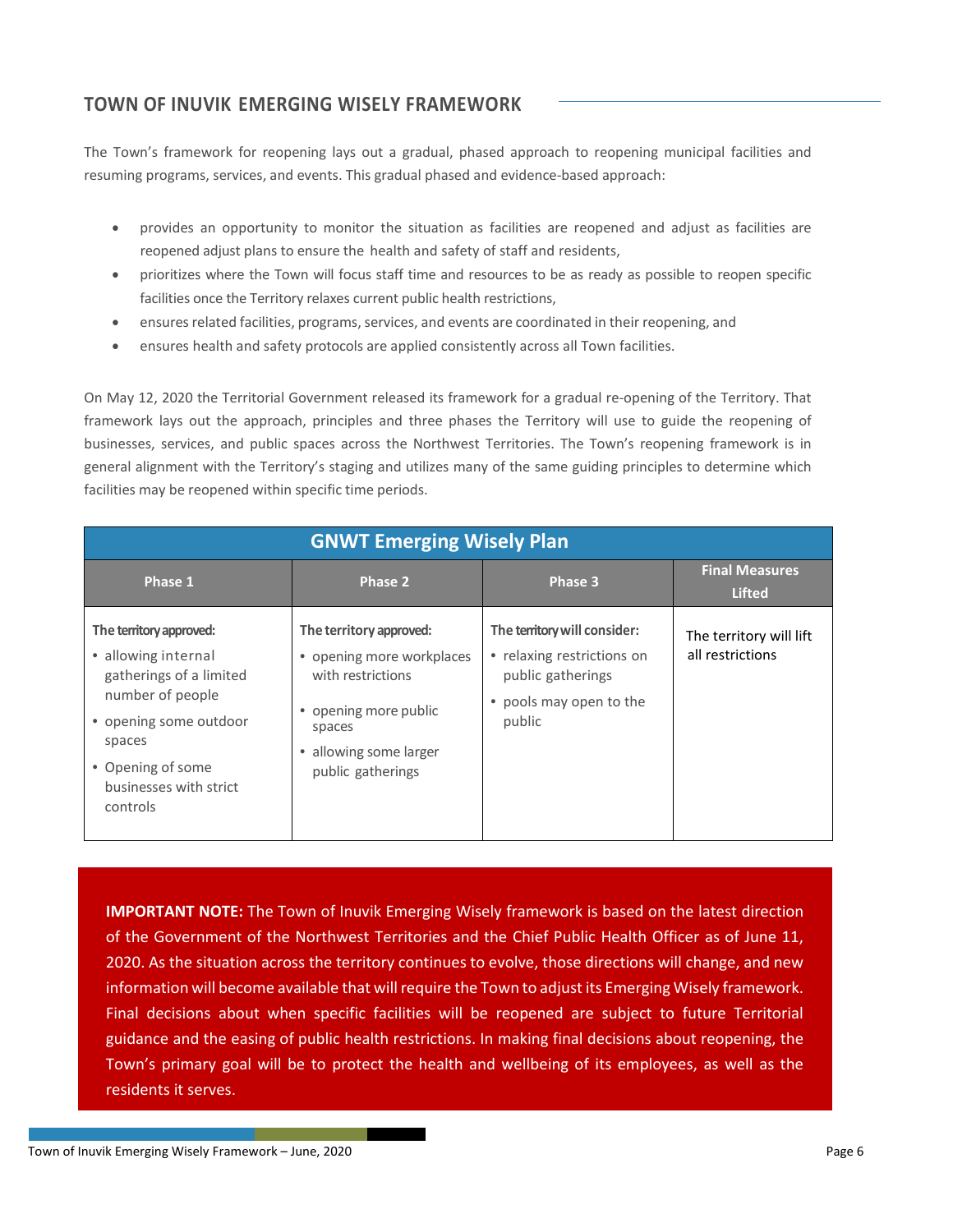# GUIDING PRINCIPLES

The Town of Inuvik's reopening framework is founded on the following guiding principles. Final decisions about when to open specific facilities and restart individual services will be made based on these principles:

#### **GENERAL**

- The Town's top priority will be the health and safety of its staff and residents.
- The Town will take a gradual and phased approach to reopening.
- Decisions about reopening will be guided by, and in alignment with, direction from the Government of the Northwest Territories and the Territorial Chief Public Health Officer.

#### **OUTDOOR AMENITIES**

- Some amenities can be reactivated quickly (e.g. playgrounds, trails) while others will take a significant amount of time (e.g. Chief Jim Koe Park which is closed for renovations).
- Playgrounds and parks will be monitored and inspected daily.

#### **INDOOR FACILITIES**

- Physical distancing, limitations on group sizes, and sanitization within the Town Office will necessitate an appointment-based approach for the foreseeable future except for entering to pay bills.
- The Midnight Sun Complex will be re-opened in phases as per the Territorial plan to limit safety risks, and to manage staffing and financial impacts.
- Reopening indoor facilities will require an increased frequency and level of cleaning and sanitation.
- There will be a lag between when the Territory announces an indoor facility can reopen and when we will be able to reopen them.

#### **PROGRAMSANDEVENTS**

- Protocols and procedures will be in place for various events scheduled throughout the Town for the foreseeable future.
- A listing of community events will be provided to the public with important information regarding size, etc.
- Council meetings and Committee meetings will continue to be held virtually for the foreseeable future.
- Restarting programs and events will be dictated by territorial restrictions on sizes of gatherings as well as whether appropriate protocols can be in place.

#### **EMPLOYEES**

- Staff (as well as the public) may be required to complete a health check prior to entering a municipal facility.
- Staff (as well as the public) are expected to adhere to public health guidance regarding hand washing and physical distancing.
- Staff will be required to complete COVID-19 related training before re-entering the workplace.
- Staff who can continue to work from home effectively will do so for the foreseeable future.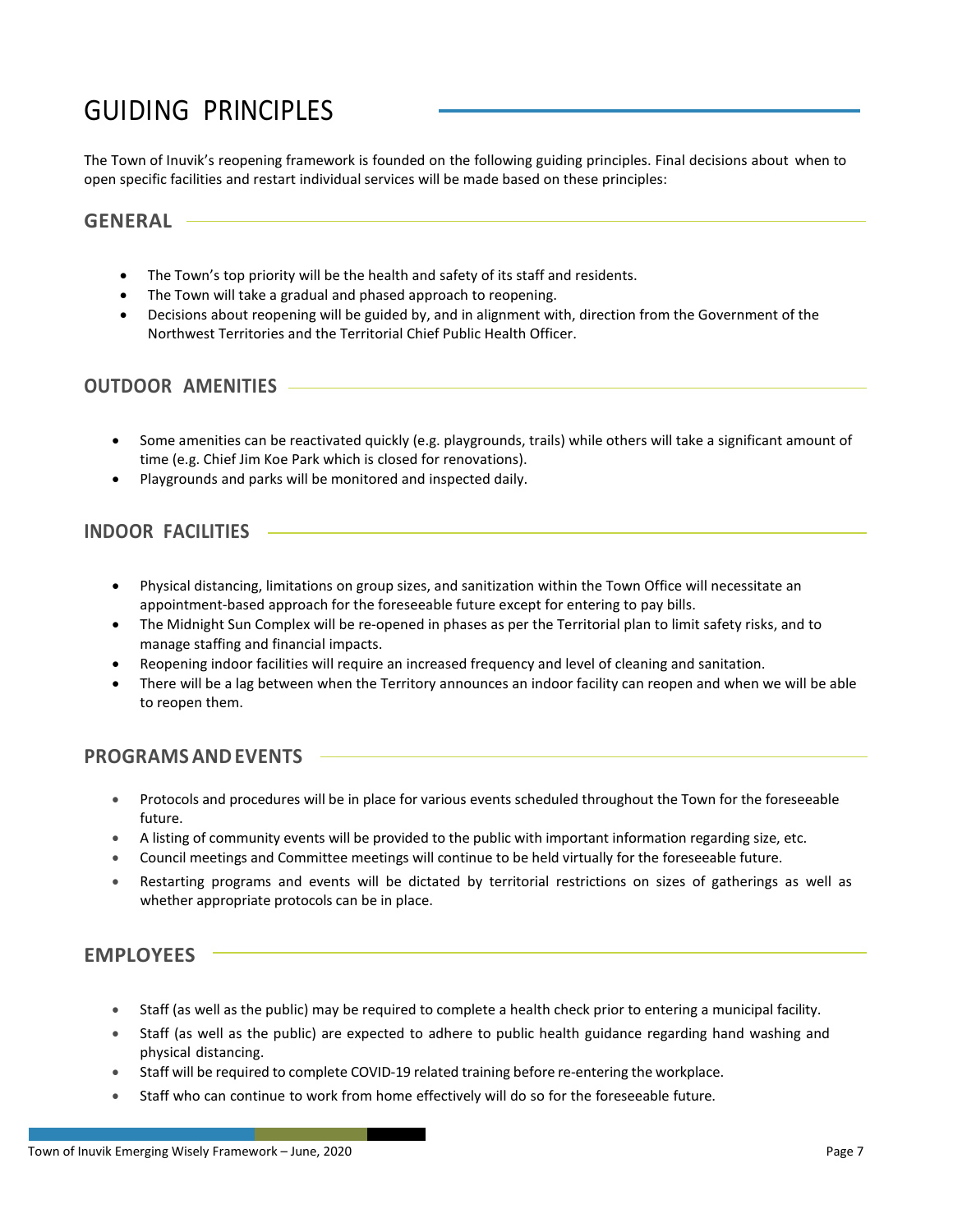# EMERGING WISELY PHASE 1

#### **GUIDANCE FROM THE GOVERNMENT OF THE NORTHWEST TERRITORIES EMERGING WISELY PLAN**

- Opening select workplaces that can meet current public health guidelines
- Allowing essential gatherings of a limited number of people
- Opening some outdoorspaces and amenities
- Public health measure/restrictions will continue
- Remote work arrangements should continue where feasible

#### **ASSUMPTIONS**

- GNWT eased restrictions on some outdoor spaces
- Staff continue to work from home where they can do so effectively
- As businesses reopen, staff will be as responsive as possible to adapt to new requirements

| <b>OUTDOOR AMENITIES</b>                              | <b>INDOOR FACILITIES</b>                             | <b>PROGRAMS &amp; EVENTS</b> |
|-------------------------------------------------------|------------------------------------------------------|------------------------------|
| • Outdoor parks open for informal<br>recreational use | • Fitness centres re-opened for<br>personal training | • Arctic Market approval     |
| • Some sports open for informal<br>recreation use     |                                                      |                              |
| • Increased allowance of participants                 |                                                      |                              |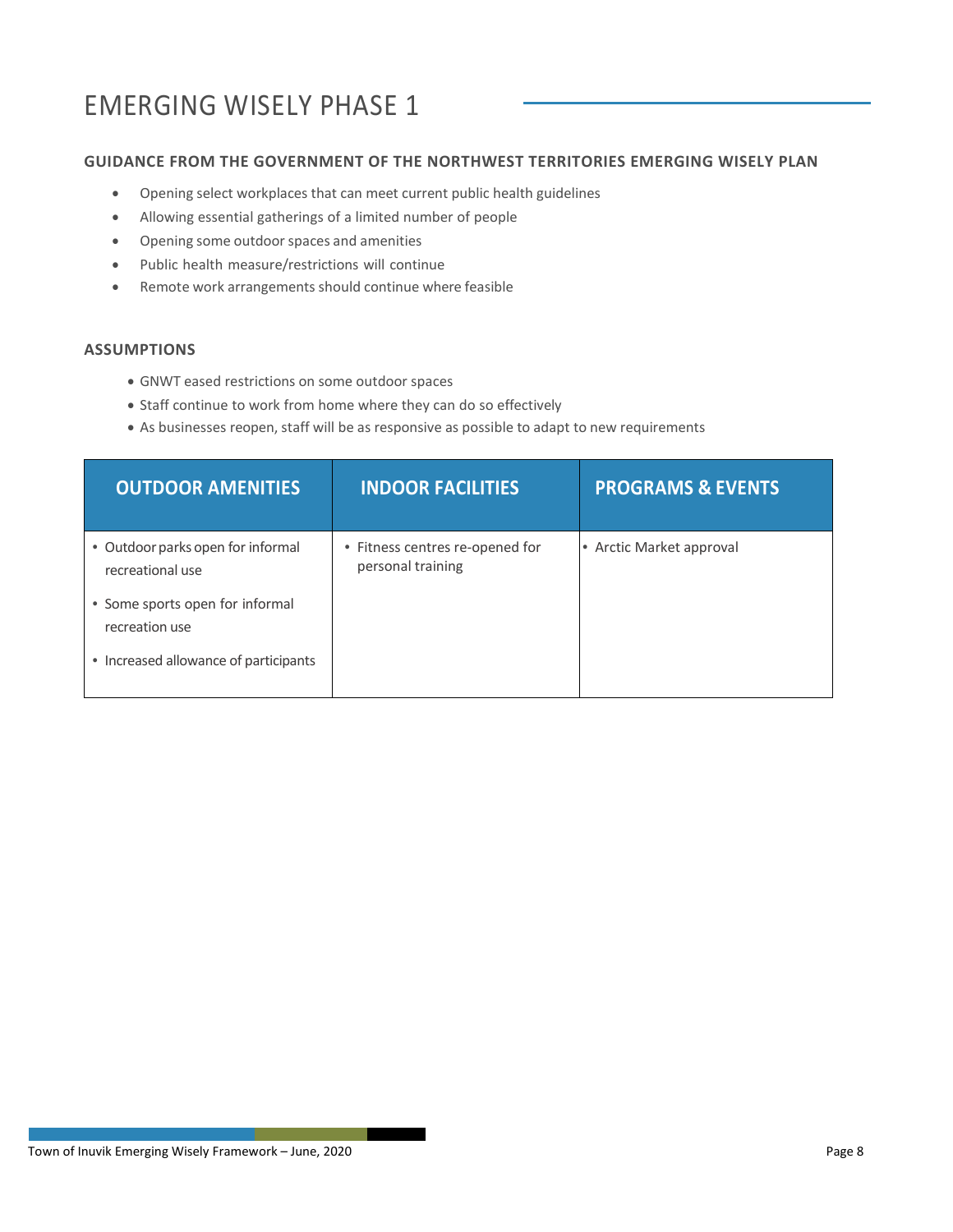## EMERGING WISELY PHASE 2

#### **GUIDANCE FROM THE GOVERNMENT OF THE NORTHWEST TERRITORIES EMERGING WISELY PLAN**

- Opening more workplaces with significant mitigation plans
- Opening more public spaces
- Allowing larger public gatherings
- Remote work arrangements should continue where feasible

#### **ASSUMPTIONS**

- GNWT eases restrictions to allow some larger public gatherings
- Staff continue to work from home where they can do so effectively
- Requirements for physical distancing continue
- Adequate staffing is available to provide services

| <b>OUTDOOR AMENITIES</b>                                                                         | <b>INDOOR FACILITIES</b>                                                                                        | <b>PROGRAMS &amp; EVENTS</b>                                       |
|--------------------------------------------------------------------------------------------------|-----------------------------------------------------------------------------------------------------------------|--------------------------------------------------------------------|
| • Enhanced outdoor activities<br>allowed                                                         | • Squash courts open with<br>restrictions                                                                       | <b>Community Feasts (limited</b><br>to 50 or less people)          |
| • Increase in number of participants<br>in outdoor activities<br>• Some sports open for informal | • Pools open for staff certification<br>purposes only<br>Indoor sports and day<br>٠<br>programming allowed with | Outdoor bingos<br>٠<br>Movie nights<br>Small concerts<br>$\bullet$ |
| recreation use<br>Boat launch installation                                                       | maximum participants<br>• Community centres open to max<br>of 50 (including staff)                              |                                                                    |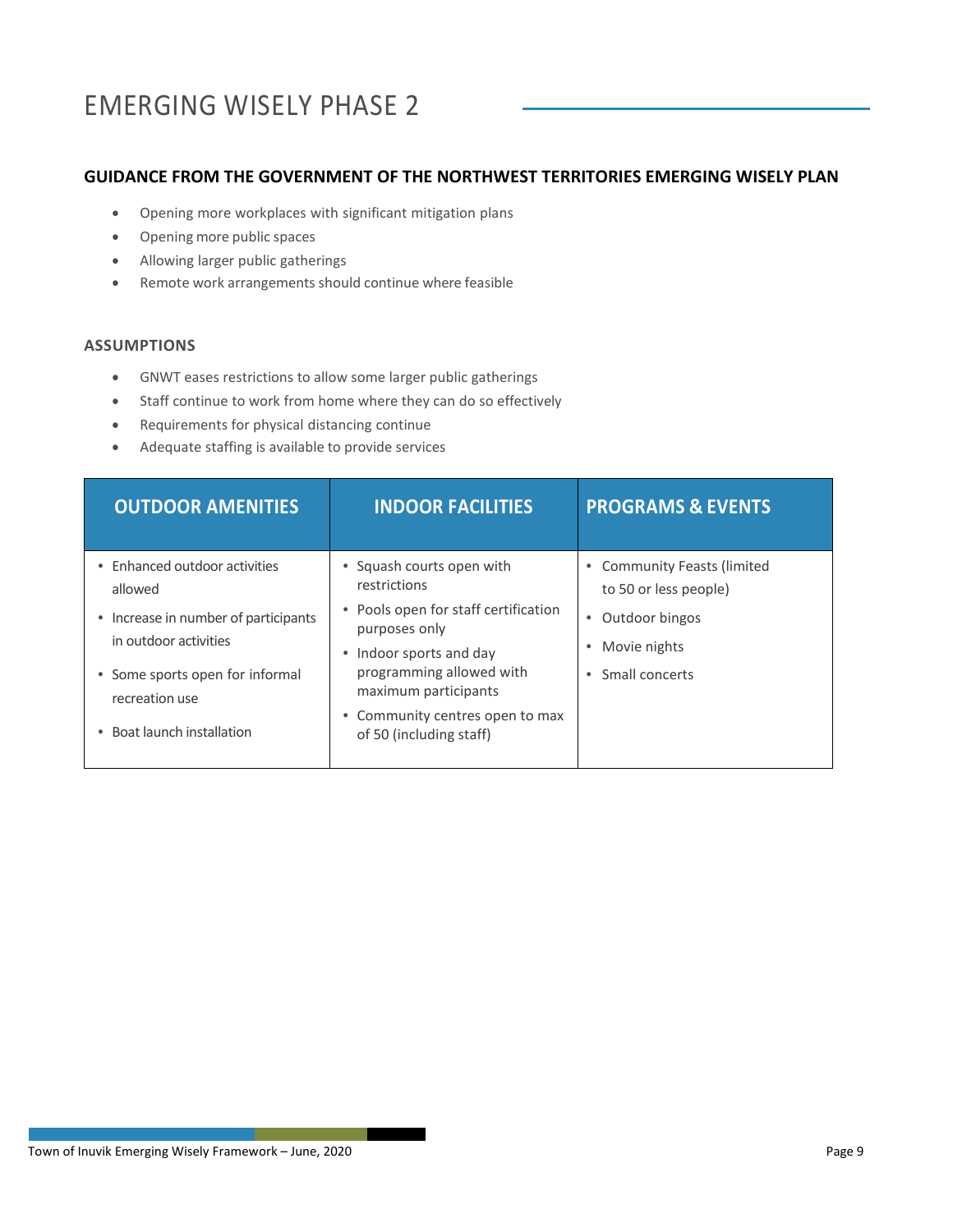# EMERGING WISELY PHASE 3

#### **GUIDANCE FROM THE GOVERNMENT OF THE NORTHWEST TERRITORIES EMERGING WISELY PLAN**

- Elimination of outdoor get-together limitations
- Higher education institutions allowed to open
- Common use gyms open
- Timing to be determined

#### **ASSUMPTIONS**

- GNWT removes restrictions on outdoor public gatherings
- Requirements for physical distancing continue
- Adequate staffing is available to provide services

| <b>OUTDOOR AMENITIES</b>                                                   | <b>INDOOR FACILITIES</b>                                              | <b>PROGRAMS &amp; EVENTS</b> |
|----------------------------------------------------------------------------|-----------------------------------------------------------------------|------------------------------|
| • Enhanced outdoor activities allowed<br>• No limits on outdoor gatherings | • Common gyms open<br>• Pools open for public use with<br>limitations | • Music festivals allowed    |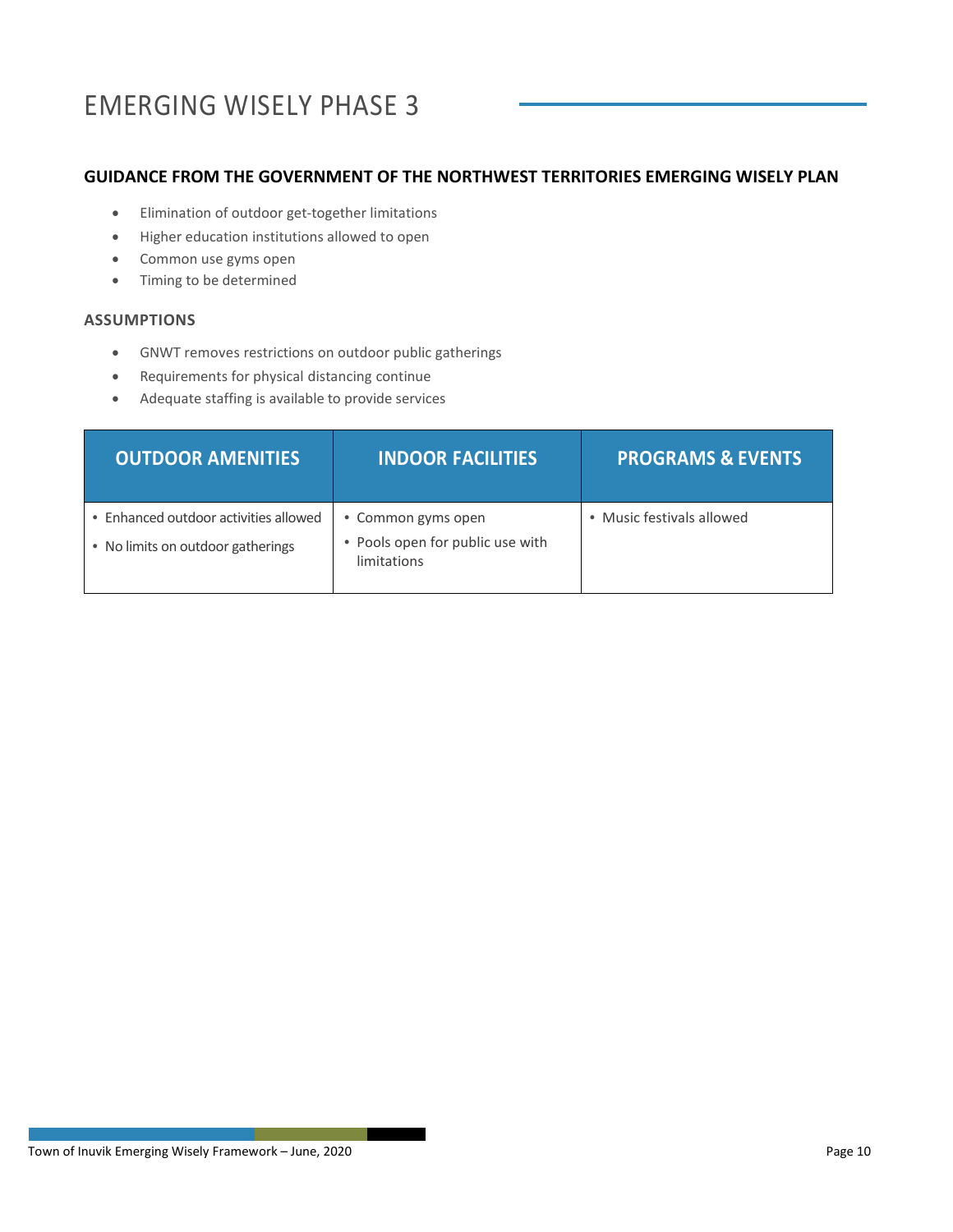## EMERGING WISELY FINAL PHASE

#### **GUIDANCE FROM THE GOVERNMENT OF THE NORTHWEST TERRITORIES EMERGING WISELY PLAN**

- All limitations removed
- Physical distancing requirements reduced or eliminated
- General operations everywhere return to normal
- Timing to be determined

#### **ASSUMPTIONS**

- GNWT removes restrictions
- Town operations return to a "new" normal

Inuvik's Emerging Wisely framework is just one component of the Town's overall Recovery Plan. While moving forward with the important work outlined in this framework, the Town will also take steps with external partners to position the community for long-term economic, socio-cultural, and emotional recovery. Critical to our success will be an ongoing partnership with the Gwich'in Tribal Council, Inuvialuit Regional Corporation, Local Indigenous Representatives along with the Territorial and Federal Governments as well as an internal commitment to innovation and continuous improvement.

#### **THE ROLE OF TERRITORIAL AND FEDERAL GOVERNMENTS**

With declining revenues, rising expenses, and a legal proscription against running operating deficits, municipalities are at imminent risk of having to cut essential services to Canadians to remain solvent. In view of this fiscal crisis, theTown of Inuvik has endorsed the request ofthe Federation of Canadian Municipalitiesfor emergency operating funding. This would include the ability to transfer unused allocations to the federal Gas Tax Fund program for capital expenditures as part of Canada's COVID-19 economic recovery plan.

#### **INNOVATION AND CONTINUOUS IMPROVEMENT**

Recognizing the challenges and opportunities introduced by this unprecedented global pandemic, the Town of Inuvik commits to:

- leveraging several lessons learned through the Town's response to the pandemic to maintain new practices in workforce management and customer service (e.g. working from home policies, virtual meetings, electronic signatures, online services, etc.)
- reviewing the priorities identified in its Strategic Plan to determine what, if any, changes should be made inlight of the impacts of COVID-19 on the community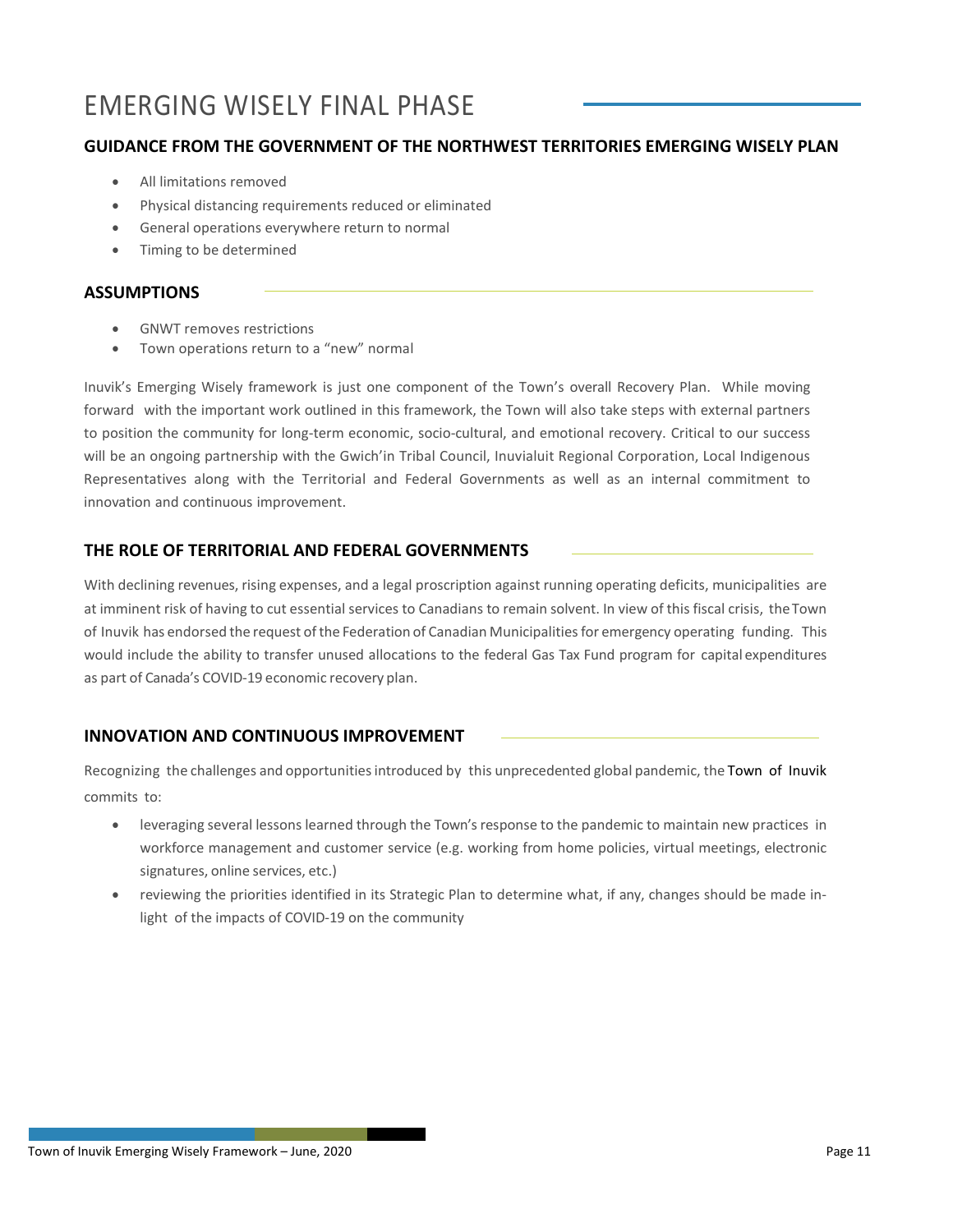#### **NEXT STEPS**

As the Town of Inuvik enters the different Emerging Wisely Phases, different services provided by the Town will reopen in various stages and over time to allow for proper protocols and procedures to be instituted.

A summary of information for each service may be found below.

#### **Library –** Estimated opening date: Monday, June 23, 2020

Contact: Kolin Murray, Library Services Manager

E-mail: [kmurray@inuvik.ca](mailto:kmurray@inuvik.ca)

Phone: 777-8620

- Maximum 10 persons per 1 hour/day **by appointment** call in or by email.
- Social distance of minimum 6 feet from other users must always be maintained. **Customers will be required to attend with NMM (NON-MEDICAL MASK) or face covering if social distancing cannot be maintained.**
- Appointment hours:

Monday 12:00 - 8:00, Tuesday 9:30 - 4:30, Wednesday 12:00 - 8:00, Thursday 9:30 - 4:30, Friday 9:30 - 4:30, Saturday 1:00 - 5:00

- No children under 7 without a parent/guardian. Children 7 and over allowed provided their parent/guardian makes the appointment and the children can maintain social distancing.
- No indoor programs no food only personal water bottles.
- Waiting list to be maintained in the event of a cancellation.

#### **Squash Courts** – Estimated opening date: June 23, 2020

Contact: Midnight Sun Complex

E-mail: [mscfrontdesk@inuvik.ca](mailto:mscfrontdesk@inuvik.ca)

Phone: 777-8640

- Maximum 1 person per court per booked time **by appointment by email or phone between the hours of 8:30 a.m. – 8:30 p.m. the day prior to desired use.** Spectators will not be permitted.
- Appointment bookings will be 1 hour in duration with ½ hour cleaning period in between.
- Participants will have choice of per play fee or use of membership.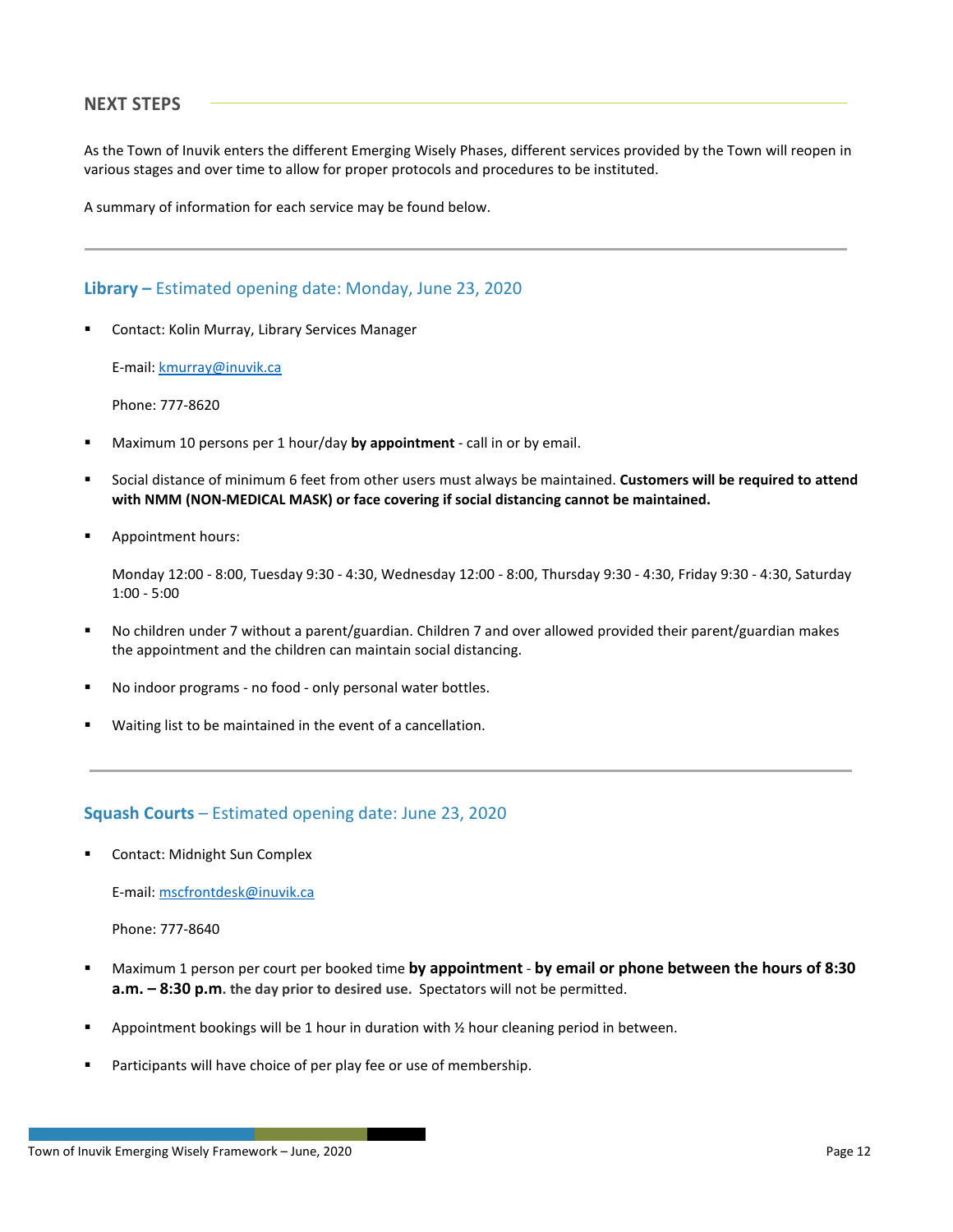Appointment hours: **Monday through Sunday:**

12:00 - 1:00 3:30-4:30 5:00-6:00 6:30-7:30 8:00-9:00

- Must cancel if feeling ill or developing symptoms.
- Waiting list to be maintained in the event of a cancellation.

#### **Fitness Centre** – Estimated opening date: June 23, 2020

Contact: Midnight Sun Complex

E-mail: [mscfrontdesk@inuvik.ca](mailto:mscfrontdesk@inuvik.ca)

Phone: 777-8640

- **Customers to book by email or phone between the hours of 8:30 a.m. – 8:30 p.m. the day prior to desired use.**
- Maximum 5 persons per time slot participants to be scheduled according to equipment availability.
- Appointment bookings will be **1.5 hours in duration** with ½ hour cleaning period in between.
- Appointment periods: **Monday through Sunday:**

7:30 a.m. - 9:00 a.m. (cleaning 9:00-9:30 a.m.)

9:30 a.m. – 11:00 a.m. (cleaning 11:00-11:30 a.m.)

11:30 a.m. – 1:00 p.m. (cleaning 1:00-1:30 p.m.)

5:00 p.m. – 6:30 p.m. (cleaning 6:30-7:00 p.m.)

7:00 p.m. – 8:30 p.m. (cleaning 8:30-9:00 p.m.)

9:00 p.m. – 10:30 p.m. (cleaning 10:30-11:00 p.m.)

- Customers will be required to wipe down their equipment immediately following use
- Showering will not be permitted at the Midnight Sun Complex.
- Participants will have choice of per play fee or use of membership.
- Water fountain will not be available for use. Water bottle fill station will be available for customers who bring their own water bottles.
- Social distance of minimum 6 feet from other users must always be maintained. **Customers will be required to attend with NMM (NON-MEDICAL MASK) or face covering if social distancing cannot be maintained.**
- Must cancel if feeling ill or developing symptoms.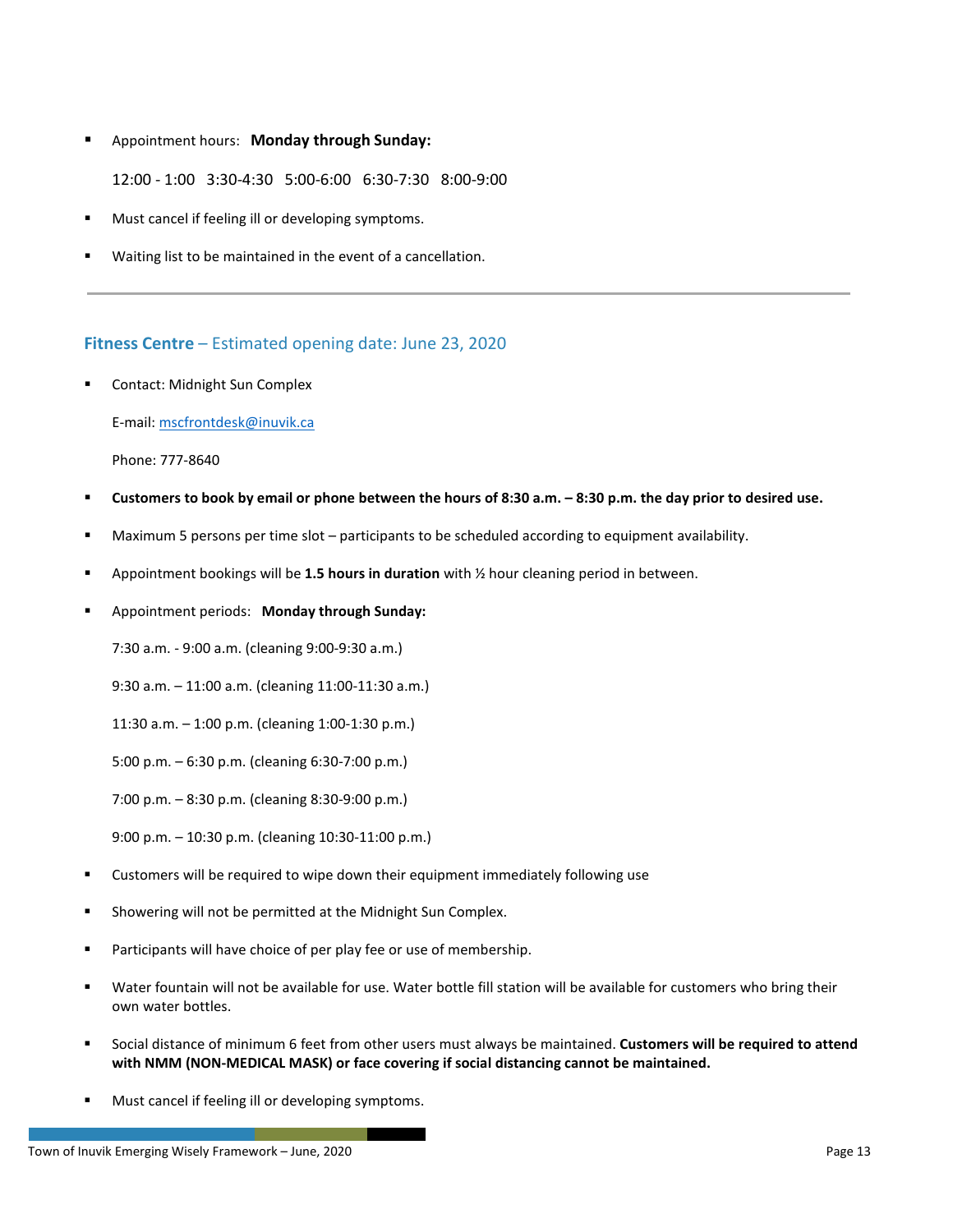Waiting list to be maintained in the event of a cancellation.

#### **Drop Zone** – Estimated opening date: June 23, 2020

Contact: Midnight Sun Complex

E-mail: [mscfrontdesk@inuvik.ca](mailto:mscfrontdesk@inuvik.ca)

Phone: 777-8640

- **Customers to book by email or phone between the hours of 8:30 a.m. – 8:30 p.m. the day prior to desired use.**
- Maximum 15 participants per appointment.
- Appointment bookings will be 1 hour of play in duration with ½ hour cleaning period in between.
- **Appointment periods:**

1:00-2:00 p.m. 2:30-3:30 p.m. 4:00-5:00 p.m. 6:00-7:00 p.m. 7:30-8:30 p.m.

- Participants must wash/sanitize hands before entering and before leaving the facility.
- No food permitted. Personal water bottle only.
- Each participant **must bring NMM (NON-MEDICAL MASK)/face covering** in the event that social distancing is not possible.
- Must cancel if feeling ill or developing symptoms.

#### **Playgrounds** – OPEN

- Hands to be washed at home before and after use of playground equipment.
- Signage on site for proper COVID-19 protocols.
- **Physical distancing by household**
- Do not attend if feeling ill or developing symptoms.
- **Participants must maintain social distance of minimum 6 feet from others. Participants must bring NMM (NON-MEDICAL MASK)/face covering** in the event that social distancing is not possible.
- No hand sanitizer on site. Responsibility lies with participants to bring their own to use.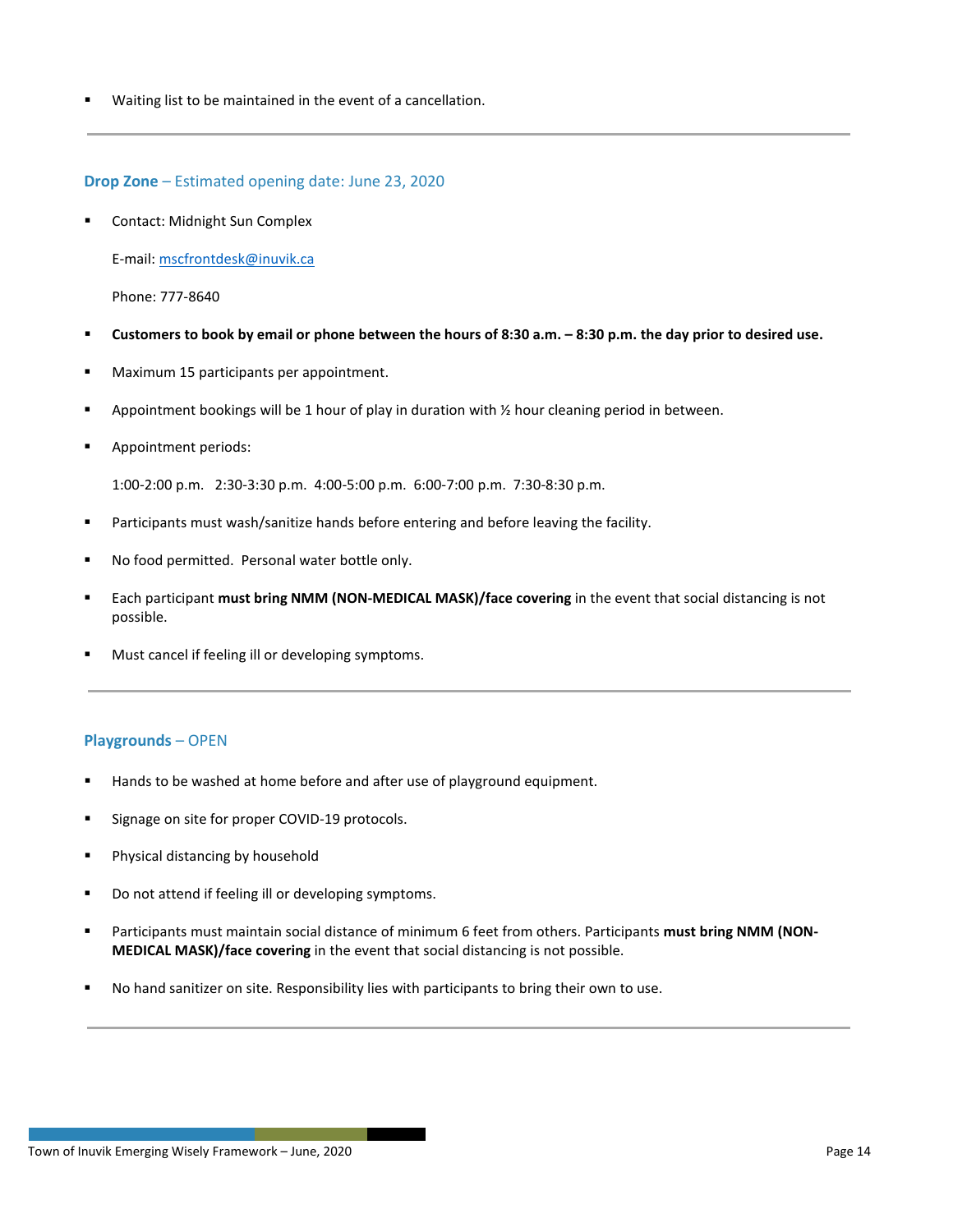#### **Town Office** – Estimated opening date: July 6, 2020

Contact: Town Office

E-mail: [reception@inuvik.ca](mailto:reception@inuvik.ca)

Phone: 777-8600

- Town Office will be open for Customers to make payments on accounts without appointment.
- Appointments must be made for any other meeting with Town office employees except in an emergency.
- Customers must maintain social distance of minimum 6 feet from others. Customers **must bring NMM (NON-MEDICAL MASK)/face covering** in the event that social distancing is not possible.

#### **Protective Services** – Estimated opening date: July 6, 2020

Contacts:

Fire Department E-mail[: dops@inuvik.ca](mailto:dops@inuvik.ca)

Phone: 777-8637

Municipal Enforcement E-mail[: municipalenforecment@inuvik.ca](mailto:municipalenforecment@inuvik.ca)

Phone: 777-8616 or 777-8624

- Appointments must be made to visit except in an emergency.
- **EXECUTE: Customers must maintain social distance of minimum 6 feet from others. Customers must bring NMM (NON-MEDICAL MASK)/face covering** in the event that social distancing is not possible.

#### **ARCTIC MARKET** – Saturdays (June 21-Sept 12)

Contact: Jackie Challis

E-mail: [tourism@inuvik.ca](mailto:tourism@inuvik.ca)

Phone: 777-8632

#### **GENERAL CONDITIONS**

- Vendor capacity will be limited to 6 vendors per week (4 food, 2 Craft)
- Physical Distancing measures will be in place
- All displays will be "no touch"
- Only one patron will be allowed to enter the Market tent at a time. A cued line up to enter the Market will be in place and will be strictly enforced by Staff.
- No touch, limited touch payment options are encouraged (EMT, exact cash dropped in provided receptacle)
- All vendors must supply and wear their own PPE where necessary (non-surgical mask & gloves)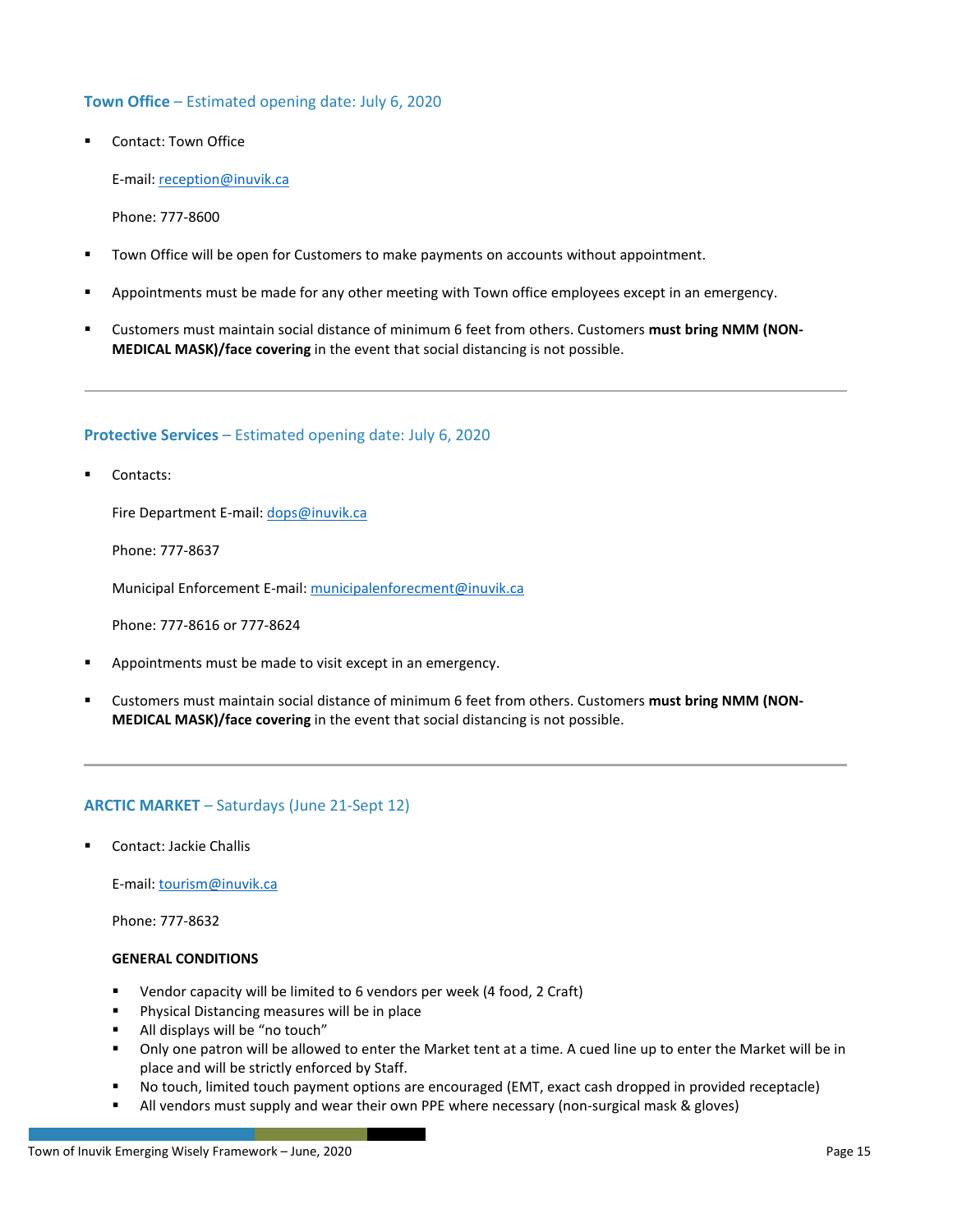Patrons will be asked to make their purchases and subsequently leave the Market tent venue. Congregating will not be allowed.

#### **ARTS & CRAFTS VENDORS**

- No items can be tried on (mitts, slippers, parka covers, etc.)
- Only one vendor will be allowed per craft/artist table
- All items must be individually packaged and labeled in clear plastic bags or coverings
- Must provide an easily visible item & price list
- Procedures and protocols specific to what items will be allowed by artists and crafters is still under review. It is possible that in these early phases of the "Emerging Wisely" that many items will still be restricted due to possibility of contamination or possible unintentional spread of the COVID-19 virus

#### **FOOD VENDORS**

- No Styrofoam, but single-use cutlery and serving dishes / containers must be used at this time (paper, plastic, or compostable)
- All Food Vendors must have an approved Food Establishment Permit no later than 5pm on the Thursday prior to each Saturday market
- Food vendors are allowed up to 2 persons from the same household bubble per table
- All food items must be individually wrapped
- Additional restrictions and protocols may be in place and will be subject to review and approval by the Chief Public Health Officer and/or their designate

#### **PATRONS & MARKET LOGISTICS**

- As per the recommendations of the Chief Public Health Officer, patrons to the market are recommended to wear a non-surgical face mask when attending the market when physical distancing is not viable
- Do not attend if you are feeling ill or displaying any symptoms
- Portable washrooms, hand washing, and hand hygiene stations will be provided
- Wayfinding & directional signage will be in place on site. Please follow all directional signs including those regarding physical spacing, line-up cues, and directional traffic flow for both patrons and vehicles
- No more than a maximum of 25 persons will be allowed on the Arctic Market site at one time (this includes Staff, patrons, and vendors)

#### **SUMMER EVENTS & PROGRAMS (ECONOMIC DEVELOPMENT & TOURISM DEPARTMENT)**

#### June to September

Contact: Jackie Challis

E-mail: [tourism@inuvik.ca](mailto:tourism@inuvik.ca)

Phone: 777-8632

**Midnight Madness Movie Nights Culture Connections Workshops Concerts in the Park(s) Fall Fair**

Physical Distancing measures will be in place, keeping at least 2 meters apart